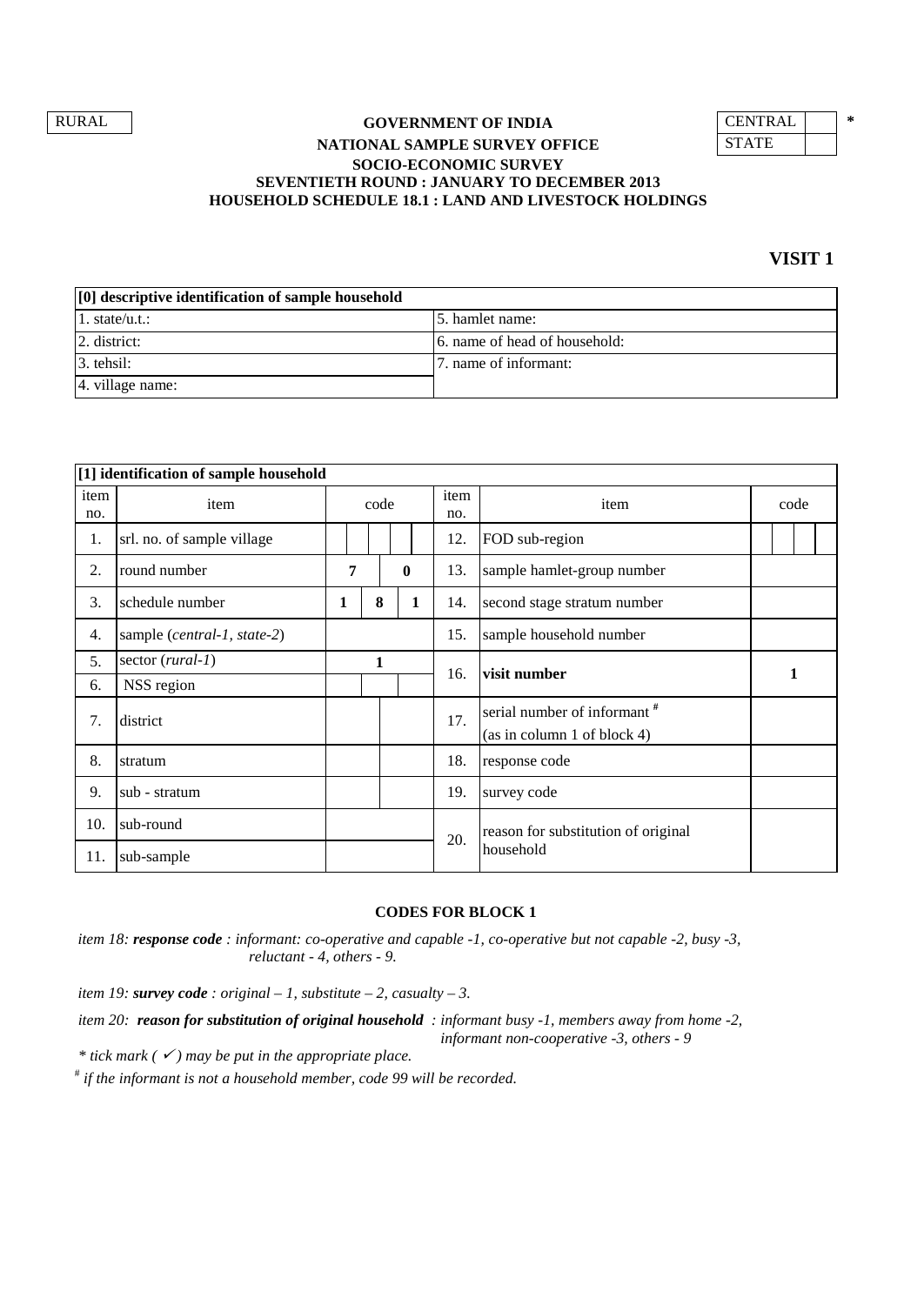| [3] househlold characteristics |                                 |  |    |                                                                                                                                                                     |  |  |  |  |  |  |
|--------------------------------|---------------------------------|--|----|---------------------------------------------------------------------------------------------------------------------------------------------------------------------|--|--|--|--|--|--|
| 1.                             | household size                  |  | 5. | whether operated any land for agricultural<br>activities during last 365 days (yes - 1, no - 2)                                                                     |  |  |  |  |  |  |
| 2.                             | household classification (code) |  |    | <b>if 1 in item 5</b> , whether the household operated<br>any land on <i>Jhum</i> cultivation during last 365                                                       |  |  |  |  |  |  |
| 3.                             | religion (code)                 |  |    | days (yes $-1$ , no $-2$ )                                                                                                                                          |  |  |  |  |  |  |
| 4.                             | social group (code)             |  |    | whether any member of the household stayed<br>away from the village continuously for 15 days<br>or more for employment during last 6 months<br>$(yes - 1, no - 2).$ |  |  |  |  |  |  |

#### **CODES FOR BLOCK 3**

*item 2*: *household classification (to be determined based on the source of major income of the household)***:**  self-employment in*: cultivation-1, livestock farming-2, other agricultural activities-*3, *non-agricultural enterprise -4; wage/salaried employment -5, others* (*pensioners, remittance recipients, etc*.) *-*9.

*item 3: religion: Hinduism -1, Islam -2, Christianity -3, Sikhism -4, Jainism -5, Buddhism -6, Zoroastrianism -7, others -9*.

*item 4: social group: scheduled tribe -1, scheduled caste -2, other backward class -3, others -9.*

### **CODES FOR BLOCK 4**

#### *col. (3): relation to head:*

 *self -1, spouse of head -2, married child -3, spouse of married child -4, unmarried child -5, grandchild -6, father/ mother/ father-in-law/ mother-in-law -7, brother/ sister/ brother-in-law/ sister-in-law/ other relatives -8, servants/ employees/ other non-relatives -9.*

#### *col. (6)*: *general educational level*:

*not literate -01, literate without formal schooling: EGS/ NFEC/ AEC -02, TLC -03, others -04; literate: below primary -05, primary -06, middle -07, secondary -08, higher secondary -10, diploma/certificate course -11, graduate -12, postgraduate and above -13.*

#### *col. (7): whether associated with the household operational holding:*

*main operator of the household operational holding -1, other member associated with the household operational holding-2, not associated with household operational holding-3.*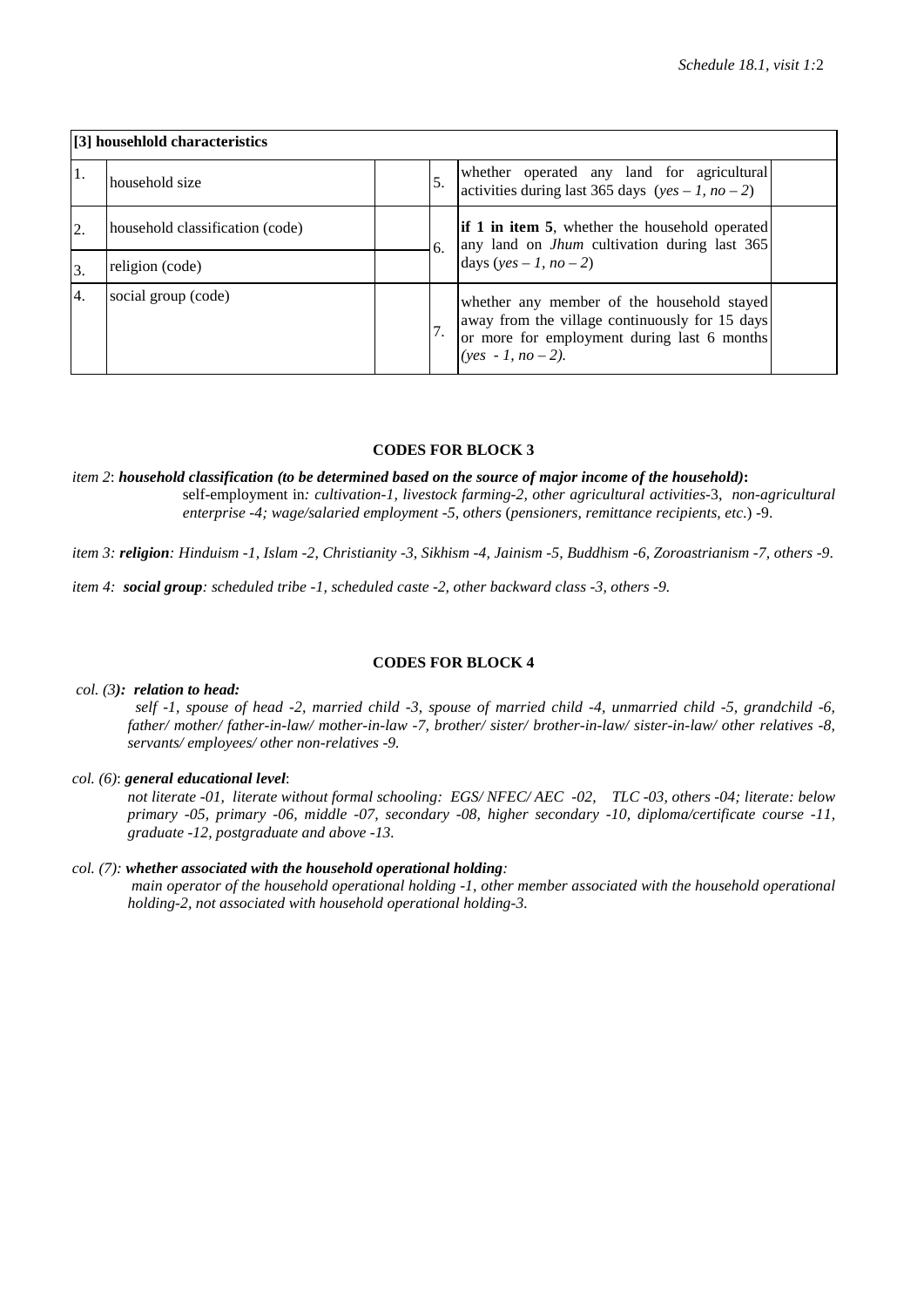| [4] demographic and other particulars of household members |                    |                               |                                |                      |                                           |                                                                                                       |  |  |  |  |  |  |
|------------------------------------------------------------|--------------------|-------------------------------|--------------------------------|----------------------|-------------------------------------------|-------------------------------------------------------------------------------------------------------|--|--|--|--|--|--|
| srl. no.                                                   | name of the member | relation<br>to head<br>(code) | sex<br>$(male-1,$<br>female-2) | $\rm age$<br>(years) | general<br>educational<br>level<br>(code) | if 1 in item 5 of block 3,<br>whether associated<br>with the household<br>operational holding* (code) |  |  |  |  |  |  |
| (1)                                                        | (2)                | (3)                           | (4)                            | (5)                  | (6)                                       | (7)                                                                                                   |  |  |  |  |  |  |
|                                                            |                    |                               |                                |                      |                                           |                                                                                                       |  |  |  |  |  |  |
|                                                            |                    |                               |                                |                      |                                           |                                                                                                       |  |  |  |  |  |  |
|                                                            |                    |                               |                                |                      |                                           |                                                                                                       |  |  |  |  |  |  |
|                                                            |                    |                               |                                |                      |                                           |                                                                                                       |  |  |  |  |  |  |
|                                                            |                    |                               |                                |                      |                                           |                                                                                                       |  |  |  |  |  |  |
|                                                            |                    |                               |                                |                      |                                           |                                                                                                       |  |  |  |  |  |  |
|                                                            |                    |                               |                                |                      |                                           |                                                                                                       |  |  |  |  |  |  |
|                                                            |                    |                               |                                |                      |                                           |                                                                                                       |  |  |  |  |  |  |
|                                                            |                    |                               |                                |                      |                                           |                                                                                                       |  |  |  |  |  |  |
|                                                            |                    |                               |                                |                      |                                           |                                                                                                       |  |  |  |  |  |  |
|                                                            |                    |                               |                                |                      |                                           |                                                                                                       |  |  |  |  |  |  |
|                                                            |                    |                               |                                |                      |                                           |                                                                                                       |  |  |  |  |  |  |
|                                                            |                    |                               |                                |                      |                                           |                                                                                                       |  |  |  |  |  |  |
|                                                            |                    |                               |                                |                      |                                           |                                                                                                       |  |  |  |  |  |  |
|                                                            |                    |                               |                                |                      |                                           |                                                                                                       |  |  |  |  |  |  |
|                                                            |                    |                               |                                |                      |                                           |                                                                                                       |  |  |  |  |  |  |
|                                                            |                    |                               |                                |                      |                                           |                                                                                                       |  |  |  |  |  |  |
|                                                            |                    |                               |                                |                      |                                           |                                                                                                       |  |  |  |  |  |  |
|                                                            |                    |                               |                                |                      |                                           |                                                                                                       |  |  |  |  |  |  |
|                                                            |                    |                               |                                |                      |                                           |                                                                                                       |  |  |  |  |  |  |
|                                                            |                    |                               |                                |                      |                                           |                                                                                                       |  |  |  |  |  |  |
|                                                            |                    |                               |                                |                      |                                           |                                                                                                       |  |  |  |  |  |  |
|                                                            |                    |                               |                                |                      |                                           |                                                                                                       |  |  |  |  |  |  |
|                                                            |                    |                               |                                |                      |                                           |                                                                                                       |  |  |  |  |  |  |
|                                                            |                    |                               |                                |                      |                                           |                                                                                                       |  |  |  |  |  |  |

\* for persons of age below 5 years, enter code 3.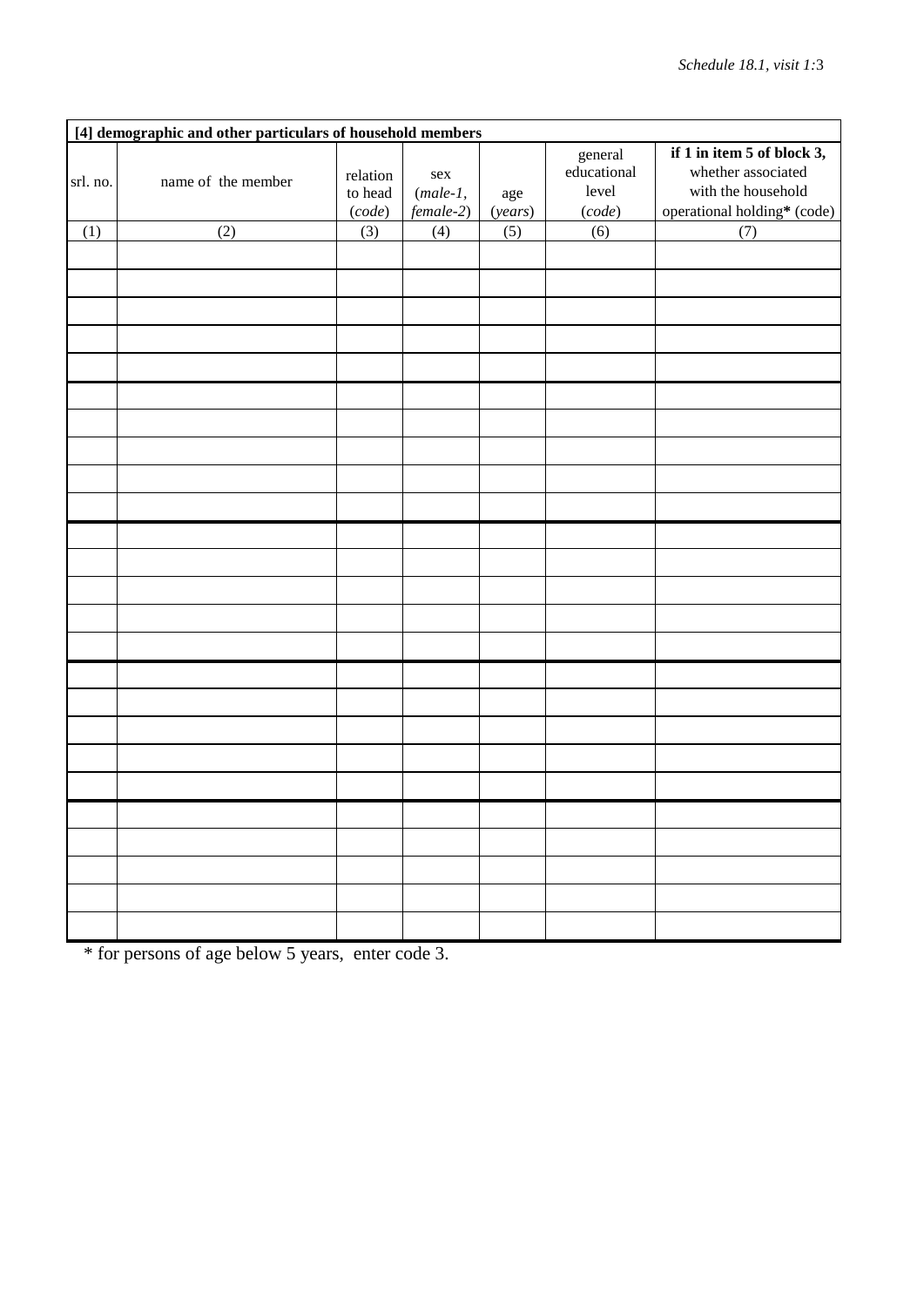## **CODES FOR BLOCK 5**

| $col. (3)$ : location :                                                   |                | $col.(11)$ : use of the leased-out land by the lessee household: |                |  |  |  |  |  |  |  |  |
|---------------------------------------------------------------------------|----------------|------------------------------------------------------------------|----------------|--|--|--|--|--|--|--|--|
|                                                                           |                |                                                                  | 1              |  |  |  |  |  |  |  |  |
|                                                                           |                |                                                                  |                |  |  |  |  |  |  |  |  |
|                                                                           |                |                                                                  | 9              |  |  |  |  |  |  |  |  |
|                                                                           |                |                                                                  | 2              |  |  |  |  |  |  |  |  |
|                                                                           |                | col.(12): whether flooded during July 2012 to December 2012?:    |                |  |  |  |  |  |  |  |  |
| col.(4): kind of possession for the major part of the period July 2012 to |                | flooded and agricultural activities could not be carried out     | 1              |  |  |  |  |  |  |  |  |
| December 2012:                                                            |                | flooded but agricultural activities were carried out             | 2              |  |  |  |  |  |  |  |  |
|                                                                           |                | flooded but the plot was not for agricultural activities         |                |  |  |  |  |  |  |  |  |
|                                                                           | $\overline{c}$ |                                                                  |                |  |  |  |  |  |  |  |  |
|                                                                           |                |                                                                  |                |  |  |  |  |  |  |  |  |
|                                                                           | $\overline{4}$ | $col.(13):$ land use:                                            |                |  |  |  |  |  |  |  |  |
| $col.$ (7): type of possession:                                           |                | only crop production:                                            |                |  |  |  |  |  |  |  |  |
| leased in:                                                                |                |                                                                  |                |  |  |  |  |  |  |  |  |
|                                                                           |                | on land other than jhum land                                     |                |  |  |  |  |  |  |  |  |
|                                                                           | $\overline{c}$ |                                                                  |                |  |  |  |  |  |  |  |  |
|                                                                           | 9              | both crop production and farming of animal /fishery              |                |  |  |  |  |  |  |  |  |
|                                                                           |                |                                                                  |                |  |  |  |  |  |  |  |  |
| col. (8): duration of possession:                                         |                |                                                                  | $\overline{Q}$ |  |  |  |  |  |  |  |  |
|                                                                           | $\mathcal{I}$  | $col. (14)$ : type of crop production/livestock farming:         |                |  |  |  |  |  |  |  |  |
| at least one agricultural season but less than one agricultural year      | 2              | orchards<br>01                                                   | 07             |  |  |  |  |  |  |  |  |
| at least one agricultural year but less than two agricultural years       | 3              | 02<br>plantation<br>$pulses \dots $                              | 08             |  |  |  |  |  |  |  |  |
|                                                                           | $\overline{4}$ | 03                                                               | 10             |  |  |  |  |  |  |  |  |
|                                                                           |                | 04<br>poultry/duckery                                            | 11             |  |  |  |  |  |  |  |  |
| $col.(10)$ : terms of lease:                                              |                | 05<br>$piggery \dots \dots$                                      | 12             |  |  |  |  |  |  |  |  |
|                                                                           |                | other crop<br>06<br>$fishery$                                    | 13             |  |  |  |  |  |  |  |  |
|                                                                           |                | farming of other animals                                         | 19             |  |  |  |  |  |  |  |  |
|                                                                           |                |                                                                  |                |  |  |  |  |  |  |  |  |
|                                                                           | $\overline{4}$ | $col. (17):$ source of irrigation:                               |                |  |  |  |  |  |  |  |  |
| for share of produce together with other terms                            | 5              | minor surface works (pond, tank, etc)                            | $\mathfrak{D}$ |  |  |  |  |  |  |  |  |
|                                                                           | 6              |                                                                  |                |  |  |  |  |  |  |  |  |
|                                                                           |                |                                                                  |                |  |  |  |  |  |  |  |  |
|                                                                           | 9              |                                                                  | 9              |  |  |  |  |  |  |  |  |
|                                                                           |                |                                                                  |                |  |  |  |  |  |  |  |  |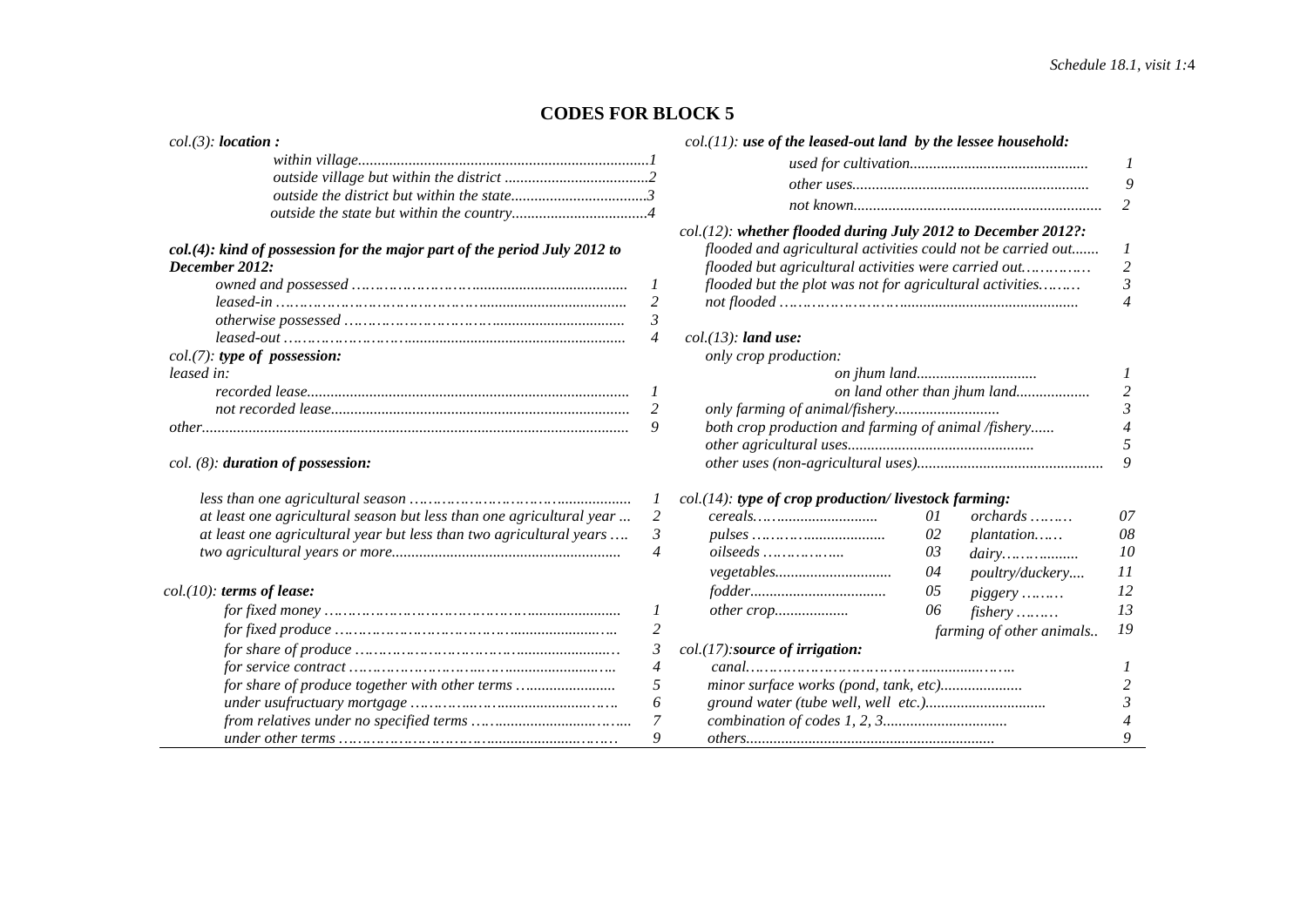| (17)<br>(9)<br>(11)<br>(12)<br>(10)<br>(13)<br>(14)<br>(15)<br>(16) |
|---------------------------------------------------------------------|
|                                                                     |
|                                                                     |
|                                                                     |
|                                                                     |
|                                                                     |
|                                                                     |
|                                                                     |
|                                                                     |
|                                                                     |
|                                                                     |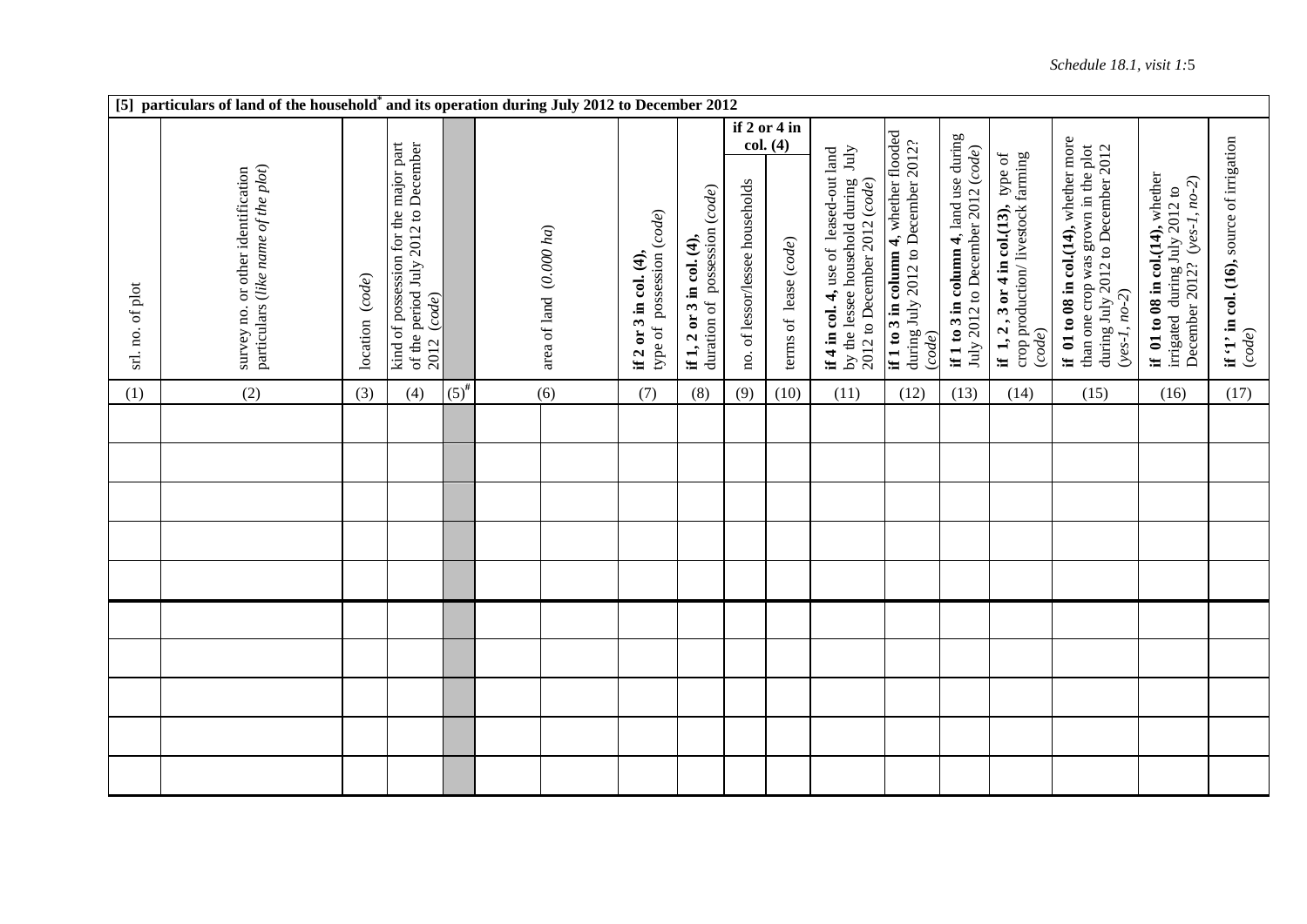|                  | [5] particulars of land of the household* and its operation during July 2012 to December 2012                                                                                                                                                                                                                                                                                                                        |                 |                                                                                                |                  |                         |                                                            |                                                               |                                 |                          |                                                                                                               |                                                                                        |                                                                             |                                                                                         |                                                                                                                                      |                                                                                                       |                                                     |
|------------------|----------------------------------------------------------------------------------------------------------------------------------------------------------------------------------------------------------------------------------------------------------------------------------------------------------------------------------------------------------------------------------------------------------------------|-----------------|------------------------------------------------------------------------------------------------|------------------|-------------------------|------------------------------------------------------------|---------------------------------------------------------------|---------------------------------|--------------------------|---------------------------------------------------------------------------------------------------------------|----------------------------------------------------------------------------------------|-----------------------------------------------------------------------------|-----------------------------------------------------------------------------------------|--------------------------------------------------------------------------------------------------------------------------------------|-------------------------------------------------------------------------------------------------------|-----------------------------------------------------|
|                  |                                                                                                                                                                                                                                                                                                                                                                                                                      |                 |                                                                                                |                  |                         |                                                            |                                                               |                                 | if 2 or 4 in<br>col. (4) |                                                                                                               |                                                                                        |                                                                             |                                                                                         |                                                                                                                                      |                                                                                                       |                                                     |
| srl. no. of plot | particulars (like name of the plot)<br>survey no. or other identification                                                                                                                                                                                                                                                                                                                                            | location (code) | kind of possession for the major part<br>of the period July 2012 to December<br>(code)<br>2012 |                  | area of land (0.000 ha) | type of possession (code)<br>if $2$ or $3$ in col. $(4)$ , | duration of possession (code)<br>if 1, 2 or 3 in col. $(4)$ , | no. of lessor/lessee households | terms of lease (code)    | by the lessee household during July<br>if 4 in col. 4, use of leased-out land<br>2012 to December 2012 (code) | if 1 to 3 in column 4, whether flooded<br>during July 2012 to December 2012?<br>(code) | if 1 to 3 in column 4, land use during<br>July 2012 to December 2012 (code) | crop production/ livestock farming<br>if $1, 2$ , 3 or 4 in col.(13), type of<br>(code) | if 01 to 08 in col.(14), whether more<br>than one crop was grown in the plot<br>during July 2012 to December 2012<br>$(yes-1, no-2)$ | if $01$ to $08$ in col.(14), whether<br>irrigated during July 2012 to<br>December 2012? (yes-1, no-2) | if '1' in col. (16), source of irrigation<br>(code) |
| (1)              | (2)                                                                                                                                                                                                                                                                                                                                                                                                                  | (3)             | (4)                                                                                            | (5) <sup>#</sup> | (6)                     | (7)                                                        | (8)                                                           | (9)                             | (10)                     | (11)                                                                                                          | (12)                                                                                   | (13)                                                                        | (14)                                                                                    | (15)                                                                                                                                 | (16)                                                                                                  | (17)                                                |
|                  | *:List only those plots which were 'owned and possessed' or 'leased in' or 'otherwise possessed' or 'leased out' during the major part of July 2012 to December 2012.<br>#: This shaded dummy column (column 5) is not meant for recording any information. This column has been added in visit 1 to ensure that column numbers of different<br>items of information are same between visit 1 and visit 2 Schedules. |                 |                                                                                                |                  |                         |                                                            |                                                               |                                 |                          |                                                                                                               |                                                                                        |                                                                             |                                                                                         |                                                                                                                                      |                                                                                                       |                                                     |
|                  |                                                                                                                                                                                                                                                                                                                                                                                                                      |                 |                                                                                                |                  |                         |                                                            |                                                               |                                 |                          |                                                                                                               |                                                                                        |                                                                             |                                                                                         |                                                                                                                                      |                                                                                                       |                                                     |
|                  |                                                                                                                                                                                                                                                                                                                                                                                                                      |                 |                                                                                                |                  |                         |                                                            |                                                               |                                 |                          |                                                                                                               |                                                                                        |                                                                             |                                                                                         |                                                                                                                                      |                                                                                                       |                                                     |
|                  |                                                                                                                                                                                                                                                                                                                                                                                                                      |                 |                                                                                                |                  |                         |                                                            |                                                               |                                 |                          |                                                                                                               |                                                                                        |                                                                             |                                                                                         |                                                                                                                                      |                                                                                                       |                                                     |
|                  |                                                                                                                                                                                                                                                                                                                                                                                                                      |                 |                                                                                                |                  |                         |                                                            |                                                               |                                 |                          |                                                                                                               |                                                                                        |                                                                             |                                                                                         |                                                                                                                                      |                                                                                                       |                                                     |
|                  |                                                                                                                                                                                                                                                                                                                                                                                                                      |                 |                                                                                                |                  |                         |                                                            |                                                               |                                 |                          |                                                                                                               |                                                                                        |                                                                             |                                                                                         |                                                                                                                                      |                                                                                                       |                                                     |
| 97               |                                                                                                                                                                                                                                                                                                                                                                                                                      |                 |                                                                                                |                  |                         |                                                            |                                                               |                                 |                          |                                                                                                               |                                                                                        |                                                                             |                                                                                         |                                                                                                                                      |                                                                                                       |                                                     |
| 98               | homestead land                                                                                                                                                                                                                                                                                                                                                                                                       |                 |                                                                                                |                  |                         |                                                            |                                                               |                                 |                          |                                                                                                               |                                                                                        |                                                                             |                                                                                         |                                                                                                                                      |                                                                                                       |                                                     |
| 99               | grand total                                                                                                                                                                                                                                                                                                                                                                                                          |                 |                                                                                                |                  |                         |                                                            |                                                               |                                 |                          |                                                                                                               |                                                                                        |                                                                             |                                                                                         |                                                                                                                                      |                                                                                                       |                                                     |
|                  | *:List only those plots which were 'owned and possessed' or 'leased in' or 'otherwise possessed' or 'leased out' during the major part of July 2012 to December 2012.<br>#: This shaded dummy column (column 5) is not meant for recording any information. This column has been added in visit 1 to ensure that column numbers of different items                                                                   |                 |                                                                                                |                  |                         |                                                            |                                                               |                                 |                          |                                                                                                               |                                                                                        |                                                                             |                                                                                         |                                                                                                                                      |                                                                                                       |                                                     |

**of information are same between visit 1 and visit 2 Schedules.**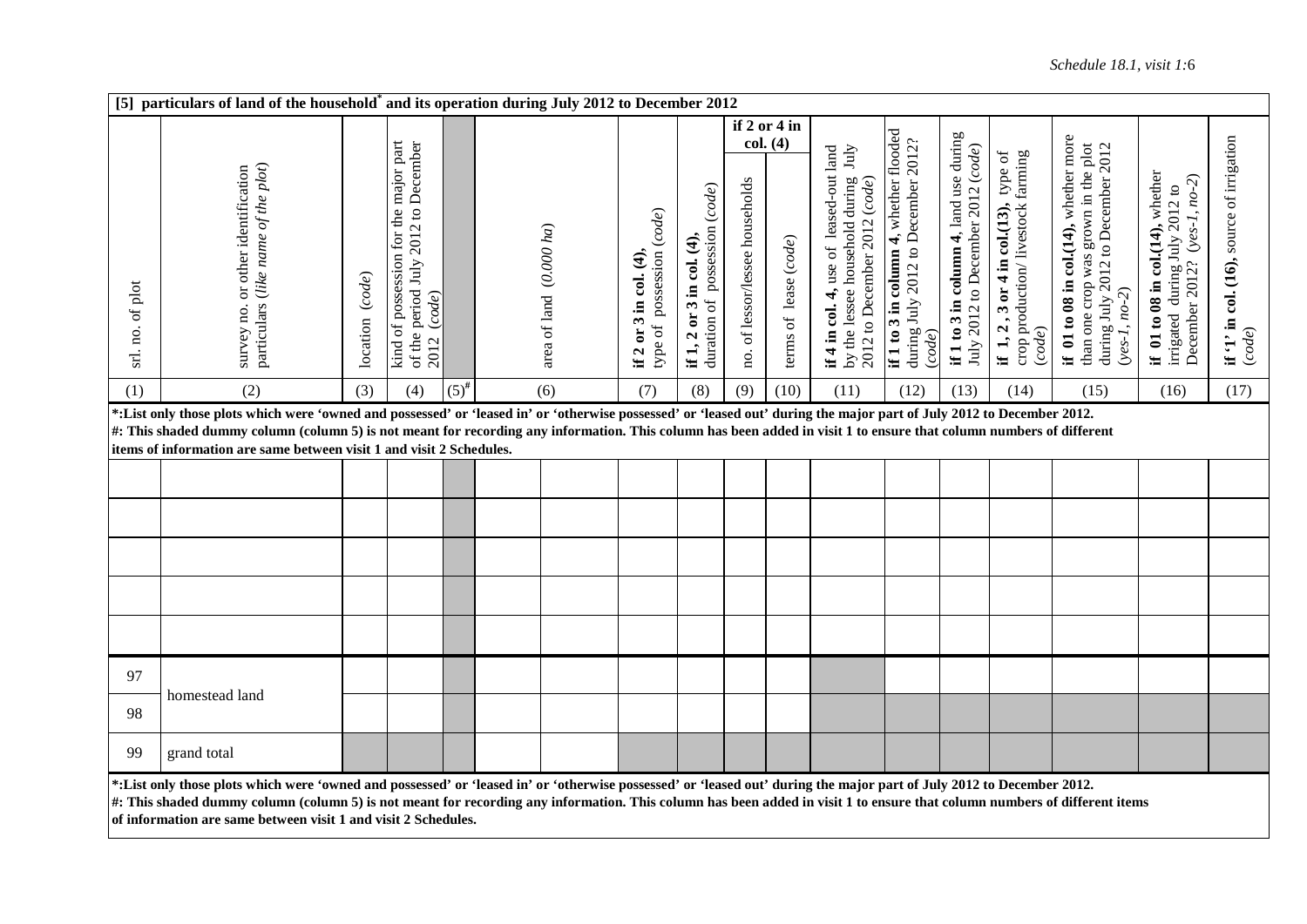*Schedule 18.1, visit 1:*7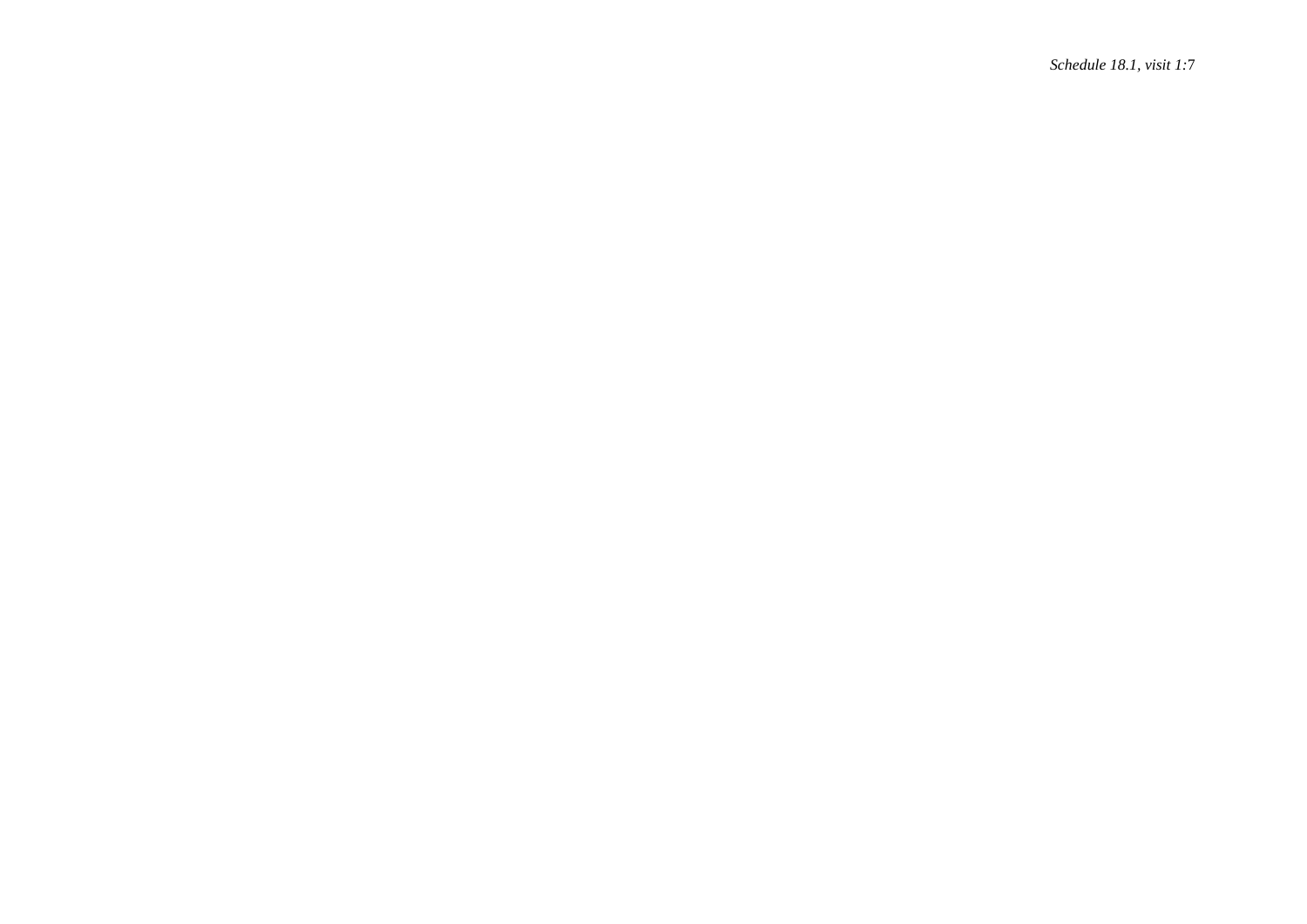| [6] some general information of household operational holding for July 2012 to December 2012 (only for |                                                                                                      |      |                                    |     |  |  |  |  |  |  |  |  |
|--------------------------------------------------------------------------------------------------------|------------------------------------------------------------------------------------------------------|------|------------------------------------|-----|--|--|--|--|--|--|--|--|
|                                                                                                        | households where against at least one plot of block 5, entry in column 13 is any of 1, 2, 3, 4 or 5) |      |                                    |     |  |  |  |  |  |  |  |  |
| srl. no.                                                                                               |                                                                                                      | item | code/entry                         |     |  |  |  |  |  |  |  |  |
| (1)                                                                                                    |                                                                                                      |      | (2)                                | (3) |  |  |  |  |  |  |  |  |
| 1.                                                                                                     | area of the household operational holding (0.000 ha)                                                 |      |                                    |     |  |  |  |  |  |  |  |  |
| 2.                                                                                                     | whether operated individually/jointly? ( <i>individually <math>-1</math>, jointly-2</i> )            |      |                                    |     |  |  |  |  |  |  |  |  |
| 3.                                                                                                     | if code 2 in item 2                                                                                  |      |                                    |     |  |  |  |  |  |  |  |  |
| 4.                                                                                                     |                                                                                                      |      |                                    |     |  |  |  |  |  |  |  |  |
| 5.                                                                                                     | type of holding (code)                                                                               |      |                                    |     |  |  |  |  |  |  |  |  |
| 6.                                                                                                     | main use of the holding (code)                                                                       |      |                                    |     |  |  |  |  |  |  |  |  |
| 7.                                                                                                     | no. of parcels in the holding                                                                        |      |                                    |     |  |  |  |  |  |  |  |  |
| 8.                                                                                                     | no. of permanent attached farm workers                                                               |      | against wages payable in cash/kind |     |  |  |  |  |  |  |  |  |
| 9.                                                                                                     | during July 2012 to December 2012                                                                    |      |                                    |     |  |  |  |  |  |  |  |  |

## **CODES FOR BLOCK 6**

*item 5: type of holding: entirely owned -1, entirely leased-in -2, both owned and leased-in -3, entirely otherwise possessed -4.*

*item 6: main use of the holding: same as that in column 13 of block 5 (only codes 1 to 5 are applicable).*

| srl. no.                | livestock, poultry, duckery, etc.,    | number owned |  |
|-------------------------|---------------------------------------|--------------|--|
| (1)                     | (2)                                   | (3)          |  |
| <b>A.Livestock</b>      |                                       |              |  |
| 1.                      |                                       | male         |  |
| 2.                      | adult cattle (age more than 2 years)  | female       |  |
| $\overline{3}$ .        |                                       | male         |  |
| 4.                      | young cattle (age 2 years or less)    | female       |  |
| 5.                      |                                       | male         |  |
| 6.                      | adult buffalo (age more than 2 years) | female       |  |
| 7.                      |                                       | male         |  |
| 8.                      | young buffalo (age 2 years or less)   | female       |  |
| 9.                      | horse and pony                        |              |  |
| 10.                     | mule                                  |              |  |
| 11.                     | donkey                                |              |  |
| 12.                     | camel                                 |              |  |
| 13.                     | yak                                   |              |  |
| 14.                     | mithun                                |              |  |
| 15.                     | elephant                              |              |  |
| 16.                     | sheep                                 |              |  |
| 17.                     | goat                                  |              |  |
| 18.                     | pig                                   |              |  |
| 19.                     | rabbit                                |              |  |
| 20.                     | other livestock                       |              |  |
| <b>B.</b> poultry birds |                                       |              |  |
| 21.                     | hen, cock, chicken                    |              |  |
| 22.                     | duck                                  |              |  |
| 23.                     | other birds                           |              |  |